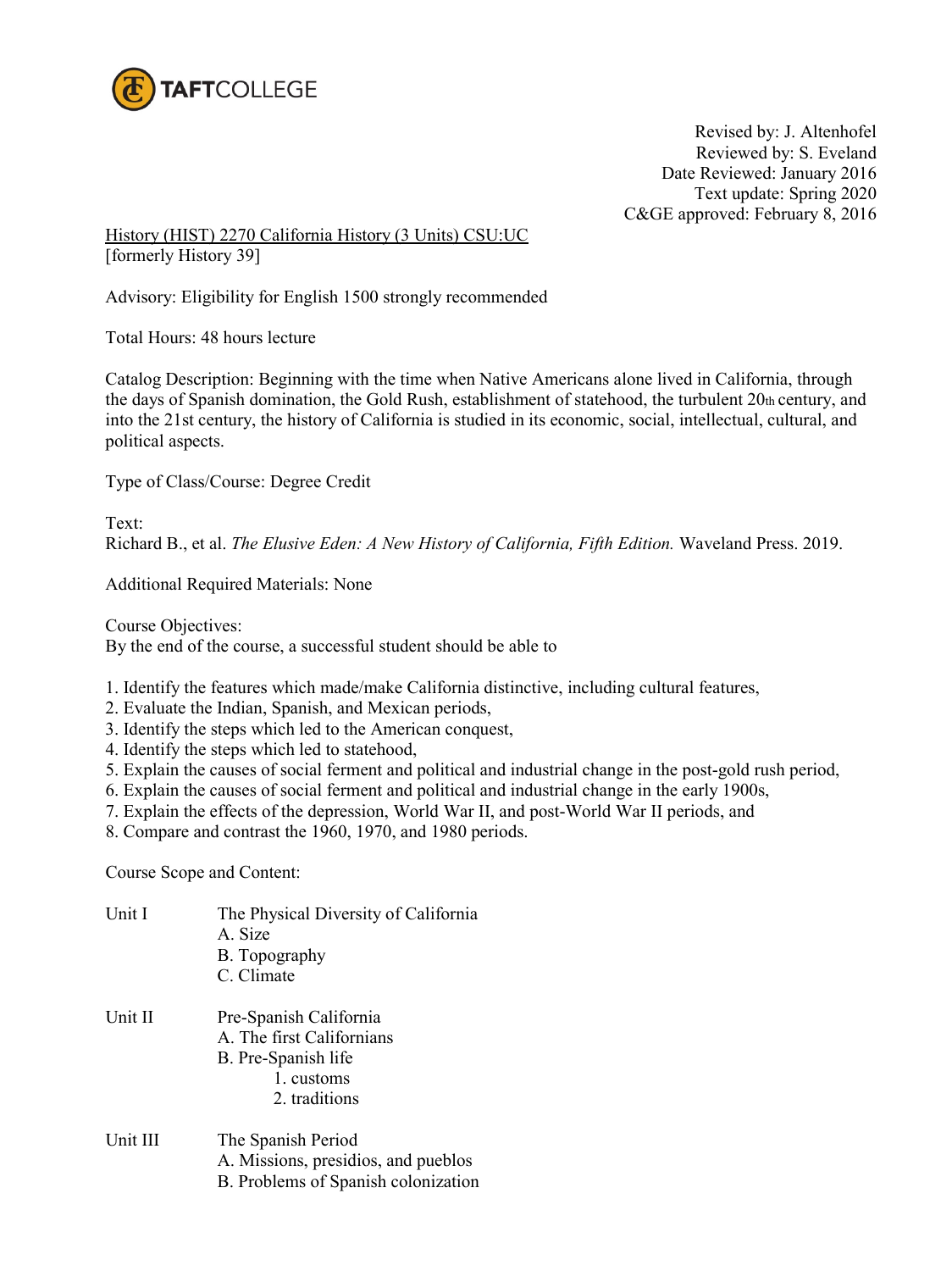

| Unit IV   | The Mexican Period<br>A. Revolution<br><b>B.</b> Mission secularization                                                          |
|-----------|----------------------------------------------------------------------------------------------------------------------------------|
| Unit V    | American Take Over<br>A Pre-Mexican war<br><b>B.</b> War with Mexico                                                             |
| Unit VI   | Statehood<br>A. Gold Rush<br><b>B.</b> Statehood<br>C. Constitution                                                              |
| Unit VII  | $1850 - 1900$<br>A. Culture<br>B. Land problems<br>C. Discrimination<br>1. Indian<br>2. Asian                                    |
| Unit VIII | 1900 – World War II<br>A. Labor problems<br>B. San Francisco earthquake<br>C. Movie industry<br>D. Growth of Southern California |
| Unit IX   | Post World War II<br>A. Growth<br><b>B.</b> Cold War industry<br>C. Stormy 60's<br>D. Law and order 70's<br>E. Grey Davis Recall |
| Unit X    | The Future of California<br>A. Money problems<br>B. Ethnic change<br>C. Growth<br>D. Cultural diversity                          |

Learning Activities Required Outside of Class:

The students in this class will spend a minimum of 6 hours per week outside of the regular class time doing the following:

- 1. Studying
- 2. Completing required reading
- 3. Written work including research paper

Methods of Instruction:

- 1. Lectures
- 2. Discussion
- 3. Audiovisual presentation
- 4. Small group projects